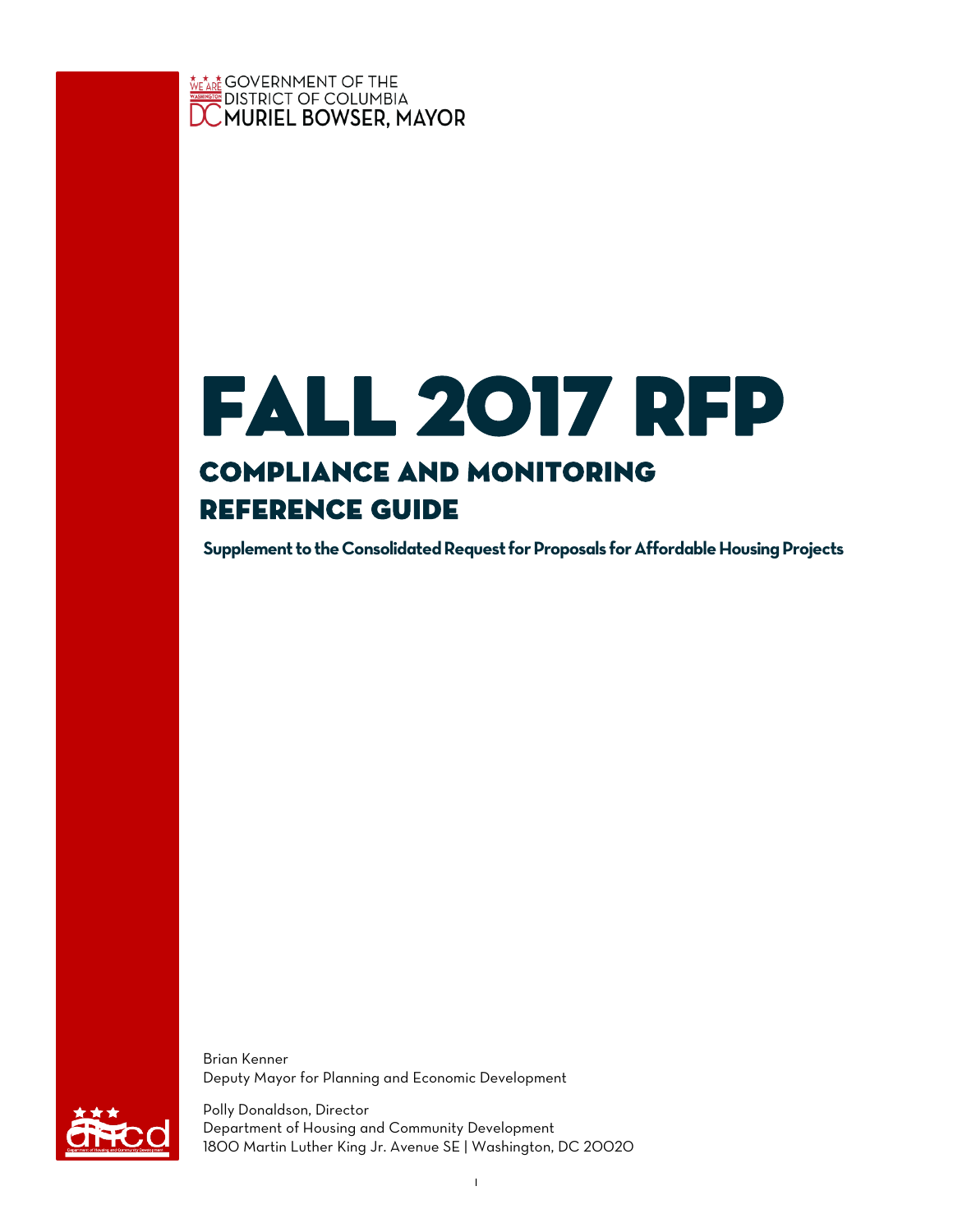| I.   |  |
|------|--|
| Н.   |  |
| А.   |  |
| В.   |  |
| C.   |  |
|      |  |
|      |  |
|      |  |
| D.   |  |
| E.   |  |
|      |  |
|      |  |
|      |  |
|      |  |
| F.   |  |
|      |  |
| G.   |  |
| Η.   |  |
| III. |  |
| А.   |  |
| В.   |  |
| C.   |  |
| D.   |  |
| Е.   |  |
| F.   |  |
| G.   |  |
| Н.   |  |
| I.   |  |
| J.   |  |
| Κ.   |  |
| L.   |  |
| М.   |  |
| N.   |  |
| О.   |  |
| P.   |  |
| Q.   |  |
| R.   |  |
| S.   |  |
|      |  |
| А.   |  |
| В.   |  |
| C.   |  |
| D.   |  |
| V.   |  |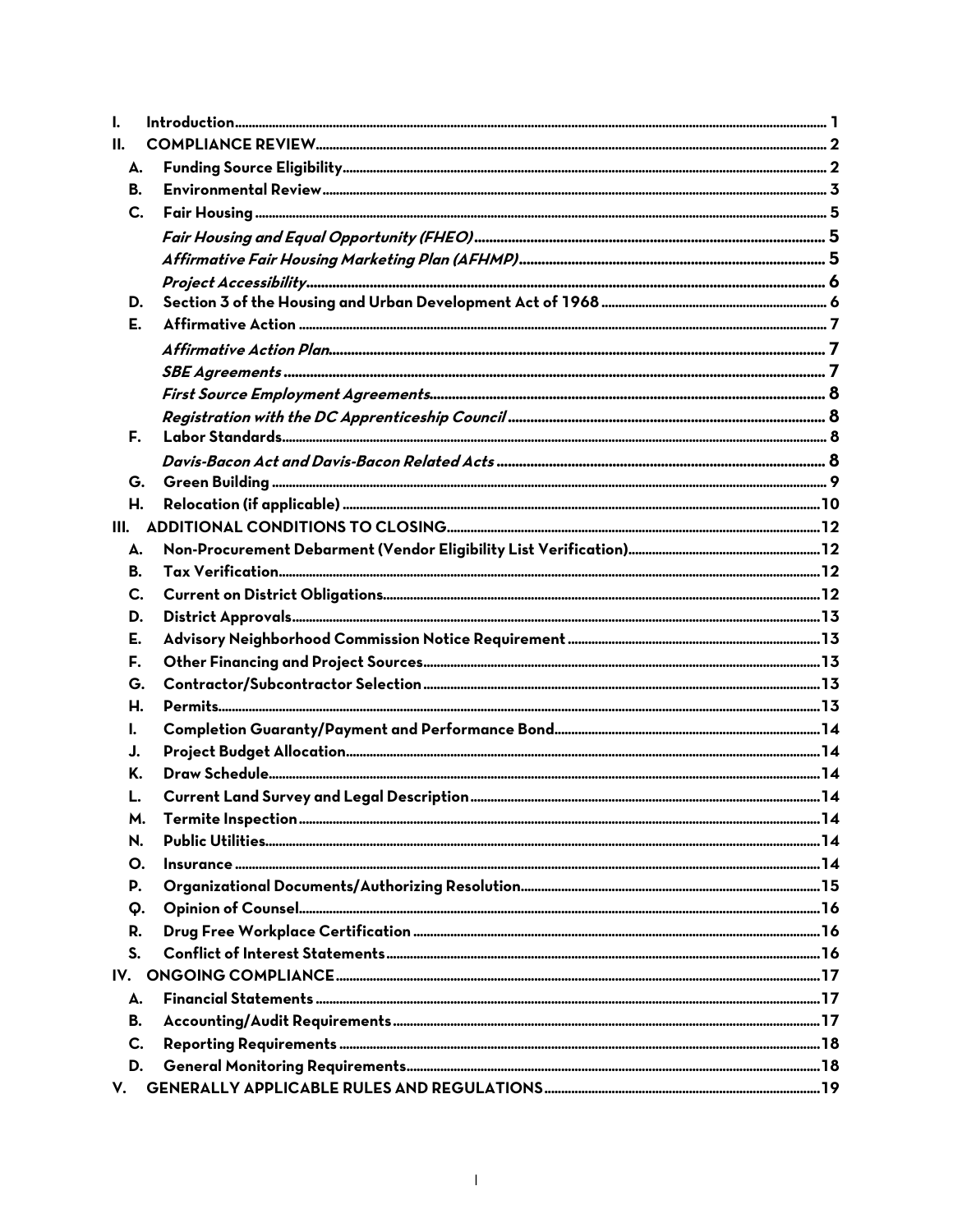# <span id="page-2-0"></span>**I.** INTRODUCTION

The purpose of this Compliance and Monitoring Reference Guide is to supplement the Consolidated Request for Proposals (RFP) issued on November 30, 2017, by the DC Department of Housing and Community Development (DHCD), the DC Housing Authority (DCHA), the DC Department of Behavioral Health (DBH), and the DC Department of Human Services (DHS).

This Guide will provide prospective applicants with a general overview of the relationship they will have with DHCD from the moment their project is selected for DHCD funding through the expiration date of the project's affordability covenant and repayment of its loan. In many if not most cases, this relationship will last more than 40 years.

This Guide will outline applicable District and federal rules and regulations, and will describe DHCD's relevant standards and processes for projects financed with DHCD funds. This Guide also will detail what is expected of the project team during each phase of the project life cycle, from DHCD's perspective.

This Guide only describes the rules, regulations, and processes associated with DHCD funding sources. It does not include information related to funding sources made available through this RFP by DHCD's partner agencies, such as project-based operating subsidies from DCHA and supportive services funds from DHS.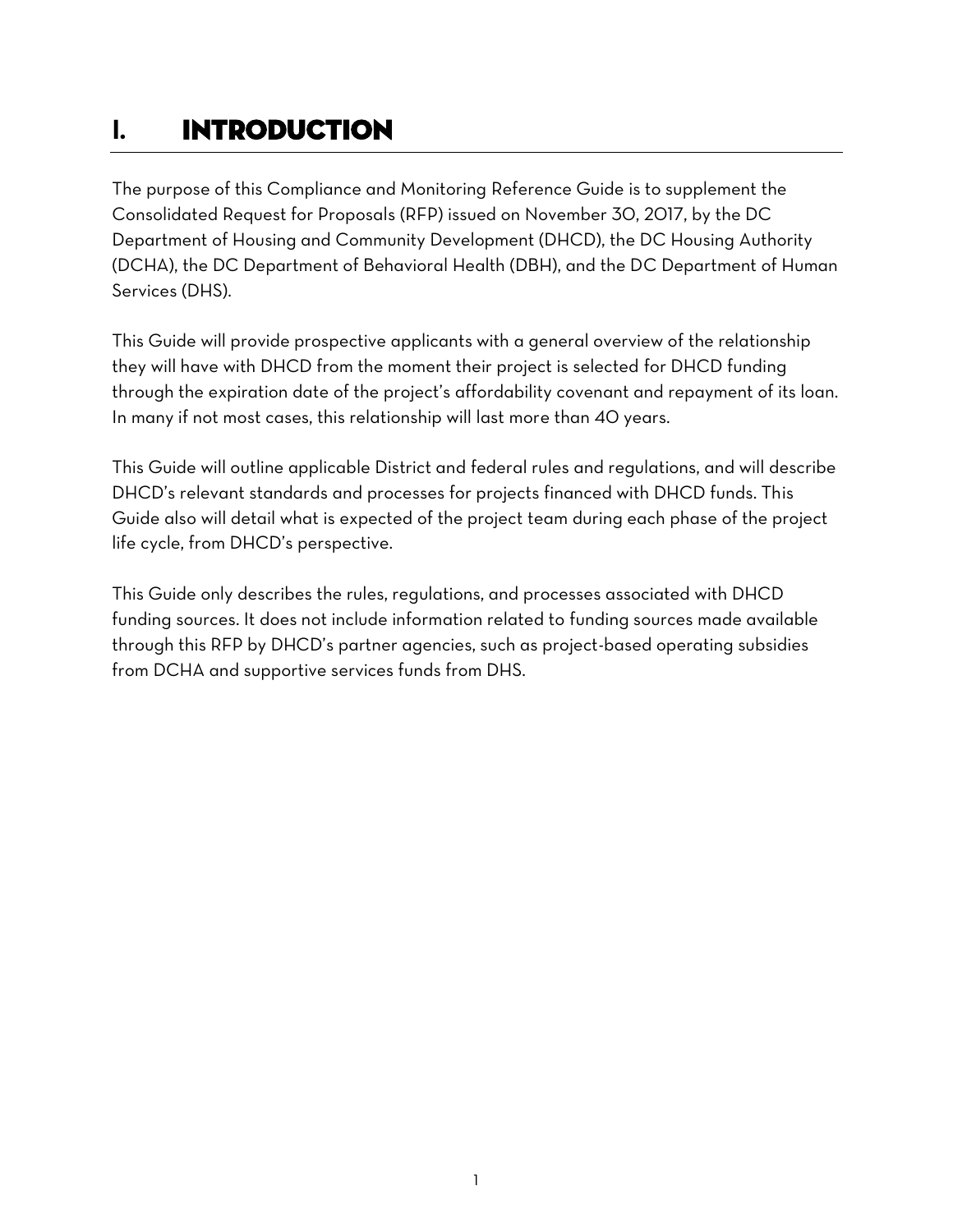# <span id="page-3-0"></span>**II.** Compliance Review

After DHCD's Development Finance Division (DFD) completes the threshold eligibility review, evaluates projects against the scoring criteria, and issues selection letters, selected projects are then reviewed by DHCD's Office of Program Monitoring (OPM) for a compliance review.

OPM's review will be based on documents submitted by the development team at the time of application, as well as additional documentation that will be requested of project teams after they pass the Threshold Review. The Review covers the following subject areas:

- **A. Funding Source Eligibility**
- **B. Environmental Review**
- **C. Fair Housing**
- **D. Section 3**
- **E. Affirmative Action**
- **F. Labor Standards**
- **G. Green Building**
- **H. Relocation (if applicable)**

Each of these subject areas is described in further detail in the sections below.

# <span id="page-3-1"></span>**A. Funding Source Eligibility**

OPM will review selected proposals and make a determination on whether the project is eligible for the funding source that has been tentatively reserved for the project by DFD.

DFD will match selected projects to appropriate funding sources (from among those that applicants indicate they would like to be considered for) to facilitate this portion of the OPM review.

Rules specific to the DHCD funding sources are codified as follows:

- HOME Investment Partnerships Program (HOME) 24 CFR Part 92
- Community Development Block Grant (CDBG 24 CFR Part 570
- Housing Production Trust Fund (HPTF) D.C. Code §42-28
- Low-Income Housing Tax Credit (LIHTC) §42 of IRS Code of 1986
- Housing Trust Fund- Interim Rule- 24 CFR Parts 91 and 93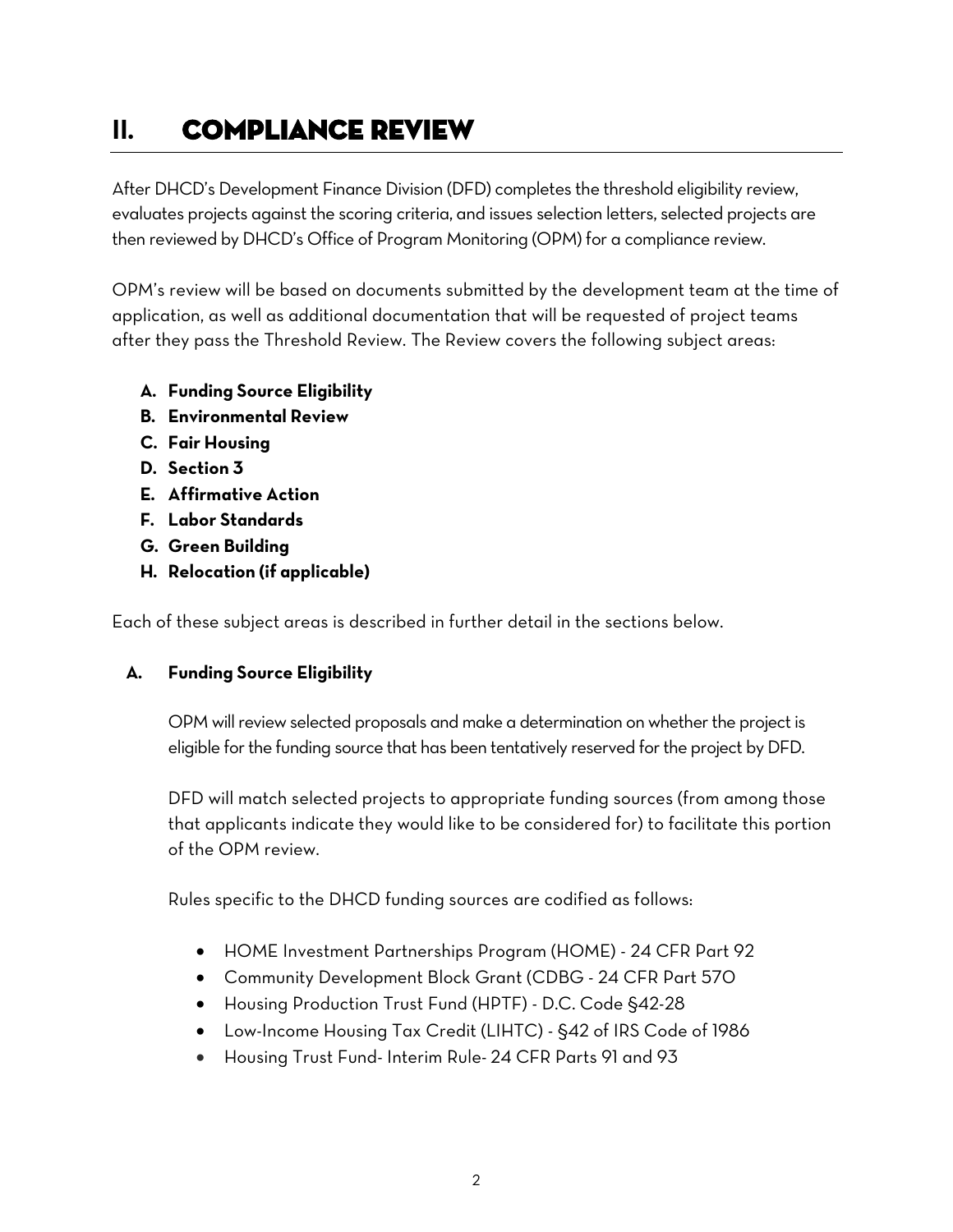#### <span id="page-4-0"></span>**B. Environmental Review**

OPM conducts an environmental review (ER) of every project selected, regardless of funding source prior to project closing. OPM analyzes documents submitted at the time of application, such as the Phase I and any related documentation, the mold and asbestos report, any applicable Lead Safe documents, the appraisal, and the project budget.

#### Choice-Limiting Action

Please note that per 24 CFR §58.22(a), neither a [recipient](https://www.law.cornell.edu/definitions/index.php?width=840&height=800&iframe=true&def_id=6bc18d2b5ded2f3b46ff58e1986b6949&term_occur=1&term_src=Title:24:Subtitle:A:Part:58:Subpart:C:58.22) nor any participant in the development process, including public or private non-profit or for-profit entities, or any of their contractors, may commit HUD funds on an activity or project until HUD has approved the [recipient's](https://www.law.cornell.edu/definitions/index.php?width=840&height=800&iframe=true&def_id=6bc18d2b5ded2f3b46ff58e1986b6949&term_occur=2&term_src=Title:24:Subtitle:A:Part:58:Subpart:C:58.22) Request for Release of Funds (RROF), if required, and the related certification is issued by DHCD. Furthermore, until the RROF and the related certification have been approved, neither a [recipient](https://www.law.cornell.edu/definitions/index.php?width=840&height=800&iframe=true&def_id=6bc18d2b5ded2f3b46ff58e1986b6949&term_occur=3&term_src=Title:24:Subtitle:A:Part:58:Subpart:C:58.22) nor any participant in the development process may commit non-HUD funds on or undertake an activity or project if it would have an adverse environmental impact or limit the choice of reasonable alternatives.

However, according to §58.22(b), if a project or activity is exempt under §58.34, the [recipient](https://www.law.cornell.edu/definitions/index.php?width=840&height=800&iframe=true&def_id=6bc18d2b5ded2f3b46ff58e1986b6949&term_occur=4&term_src=Title:24:Subtitle:A:Part:58:Subpart:C:58.22) may undertake the activity immediately after [DHCD](https://www.law.cornell.edu/definitions/index.php?width=840&height=800&iframe=true&def_id=bed963b519a9395bfe6bbbea694c6773&term_occur=2&term_src=Title:24:Subtitle:A:Part:58:Subpart:C:58.22) has documented its determination. Such exempt activities include, but are not limited to: (1) environmental and other studies, resource identification, and the development of plans and strategies; inspections and testing of properties for hazards or defects; (2) purchase of insurance; (3) purchase of tools; (4) engineering or design costs; (5) technical assistance and training; and (6) assistance for temporary or permanent improvements that do not alter environmental conditions and are limited to protection, repair, or restoration activities necessary only to control or arrest the effects from disasters or imminent threats to public safety including those resulting from physical deterioration.

Also, an option agreement on a proposed site or property is allowable prior to the completion of the environmental review if: (1) the option agreement is subject to a determination by the [recipient](https://www.law.cornell.edu/definitions/index.php?width=840&height=800&iframe=true&def_id=6bc18d2b5ded2f3b46ff58e1986b6949&term_occur=9&term_src=Title:24:Subtitle:A:Part:58:Subpart:C:58.22) on the desirability of the property for the project as a result of the completion of the environmental review; and (2) the cost of the option is a nominal portion of the purchase price.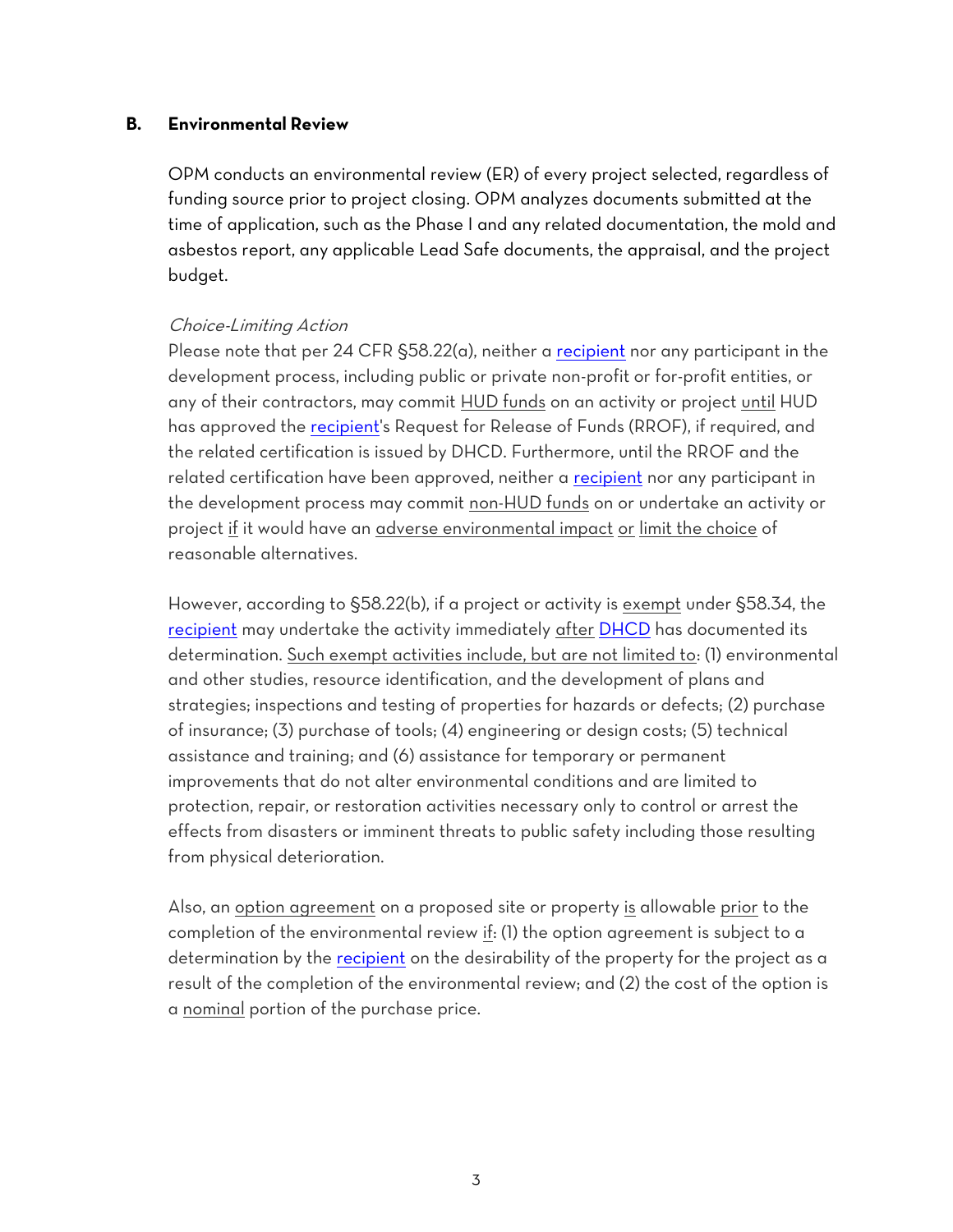# **National Environmental Policy Act (NEPA)**

OPM will create the Environmental Review Record (ERR) by making a clearance level determination based on the disclosed project activity, initial review of the project summary and other supporting documentation submitted. This determination is required when federal funding is used for project activities based on the U.S. Department of Housing and Urban Development's (HUD) ER guidelines and instructions for compliance with the National Environmental Policy Act (NEPA) of 1969 provided for in 24 CFR Part 58. If NEPA applies, OPM will determine whether the project qualifies as a Categorical Exclusion or must complete an Environmental Assessment (EA) or an Environmental Impact Statement (EIS).

While most of this review is conducted within DHCD, the Department also obtains a concurrence from the State Historic Preservation Office (SHPO) as part of the ER. This concurrence is obtained for both locally funded and federally funded projects; federally funded projects may trigger a Section 106 $^{\rm l}$  review.

# **Lead Safe Housing Rule (Lead Based Paint)**

The HUD Lead Safe Housing Rule establishes different lead hazard control requirements for rehabilitation depending on the level of federal financial assistance provided to the project and the age of the residential property. The regulation applies only to residential units built before 1978.

Risk assessments must be performed if federal financial assistance is greater than \$5,000 per unit. Abatement is required if federal financial assistance is greater than \$25,000 per unit. "Trained workers" are required for all rehabilitation work. DHCD will monitor to ensure that the Lead Safe Housing Rule is adhered to on projects receiving financial assistance.

DHCD is committed to the goal of 100 percent elimination of risk from lead hazards in housing. Any rehabilitation of existing buildings must meet HUD/EPA clearance standards and must be certified by DOH as lead-safe. All abatement and clean-up must be carried out in accordance with the 1992 Housing and Community Development Act included in Title X of 24 CFR 35 Subpart H – Rehabilitation and with District requirements found in Title 6 of the DC Code. All abatement contractors or subcontractors must be certified and accredited by the District. For information on

 $\overline{a}$ 

<sup>&</sup>lt;sup>1</sup> Section 106 of the <u>National Historic Preservation Act of 1966 (NHPA)</u>.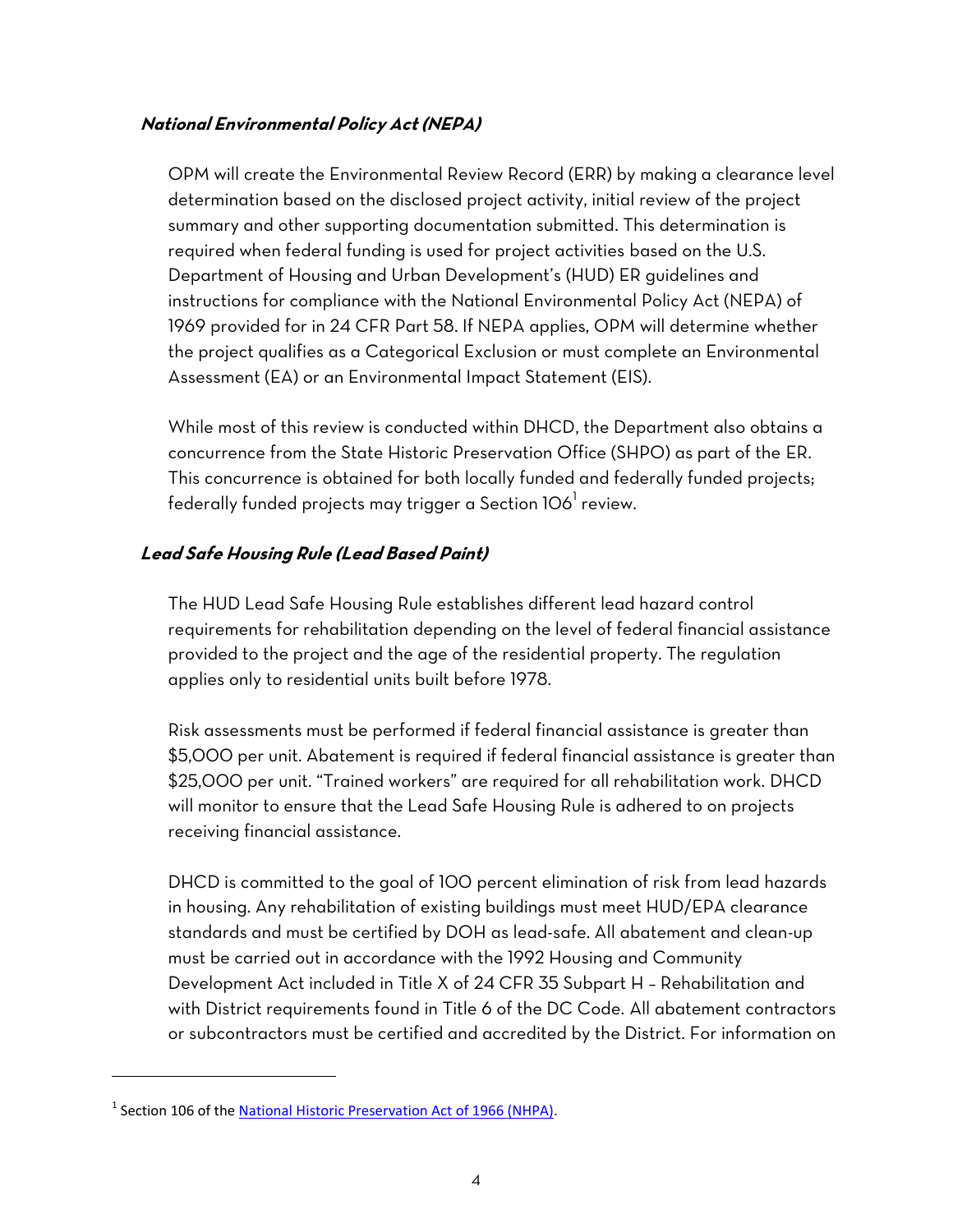District abatement requirements, please call 202-535-1934, the DOH Lead Paint Risk Assessment and Certification Office.

# <span id="page-6-0"></span>**C. Fair Housing**

During the initial compliance review, DHCD requires the developer to commit to certain Fair Housing compliance standards noted below. During construction, DHCD will actively monitor projects for compliance through periodic site visits.

# <span id="page-6-1"></span>**Fair Housing and Equal Opportunity (FHEO)**

The Fair Housing Act (FHA) and additional Equal Opportunity rules and regulations apply to all housing related transactions. The regulations (as described in 24 CFR Part 107) are applicable to: developers, tenants, homeowners, condominium associations, management companies, advertisement agencies, and anyone involved in the sale, rental, or management of funded housing. Each of those parties is prohibited from discriminating against prospective tenant or owners based on any of the protected categories under the FHA.

# <span id="page-6-2"></span>**Affirmative Fair Housing Marketing Plan (AFHMP)**

The FHA also requires housing providers "to make reasonable accommodation in rules, policies, practices, or services, when such accommodations may be necessary to afford such person(s) equal opportunity to use and enjoy a dwelling."

DHCD follows the federal guidelines in ensuring that all of its funded projects and programs, regardless of funding source, follow the federal guidelines for affirmative marketing.

The AFHMP is a means to carry out the mandate of Section 808(e)(5) of the FHA and ensure positive outreach and informational efforts to those who are least likely to know about and apply for the housing in question. Each applicant participating in housing programs funded by DHCD will implement an AFHMP in soliciting buyers and tenants, and in advertising the availability of housing properties.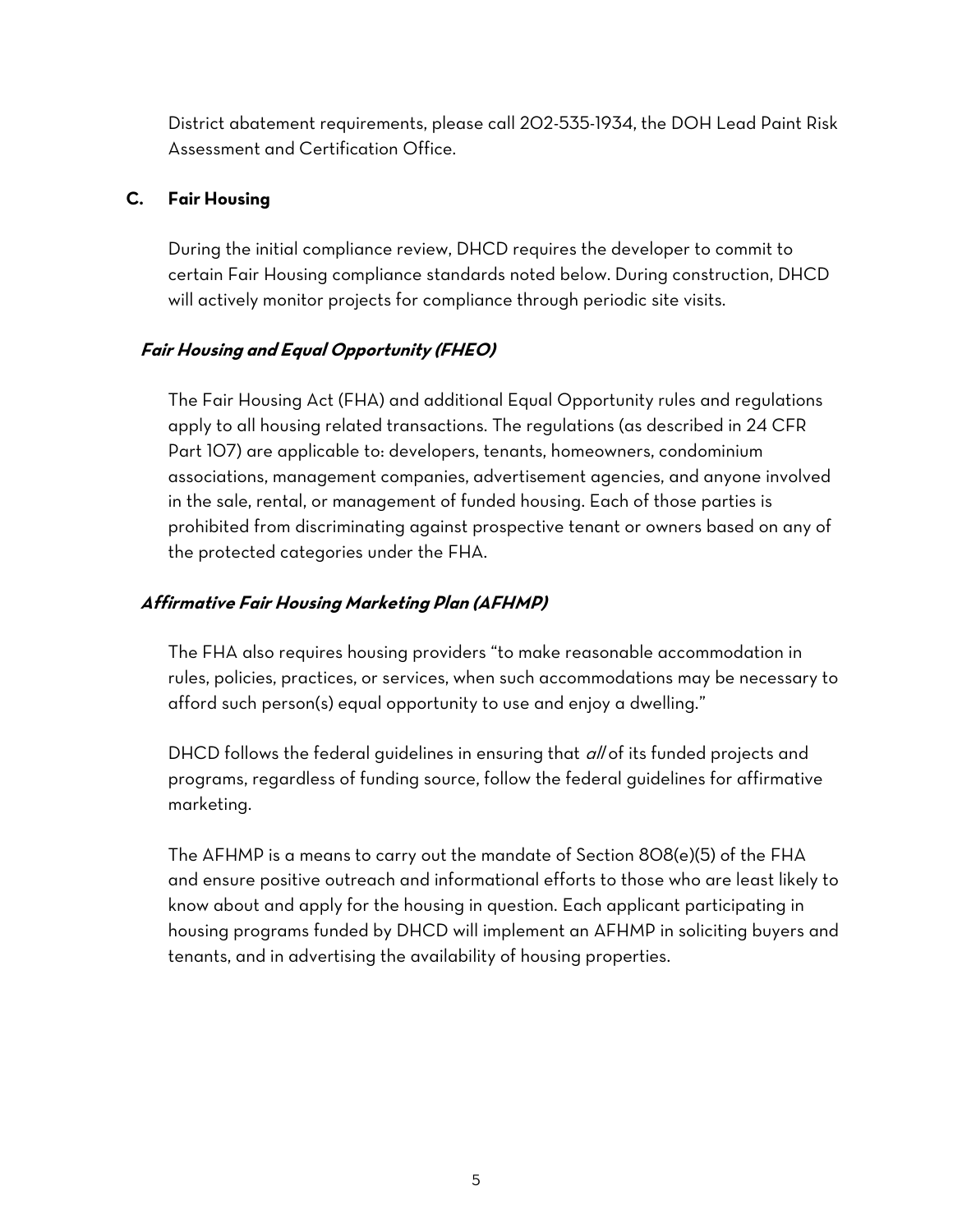# <span id="page-7-0"></span>**Project Accessibility**

The FHA also stipulates that, if a new construction project has four or more dwelling units, it is subject to the FHA's accessibility and adaptability requirements as amended. Under the FHA's new construction requirement, if the multifamily building has an elevator, all dwelling units must meet FHA design and construction requirements. If there is no elevator, all the ground floor dwelling units must meet FHA requirements.

Section 504 of the Rehabilitation Act of 1973 provides guidelines for new construction or rehabilitation of housing units that should be accessible to persons with disabilities. Key requirements include:

- Accessible units must be made available and dispersed throughout the building and sites in projects involving new construction or alterations.
- Substantial alterations mean a project that has 15 or more units and the cost of the alterations is 75 percent or more of the replacement cost of the completed facility.
- If the alteration is not substantial; that is, the project is less than 15 units and the cost of the alterations is less than 75 percent of the replacement cost of the completed facility, then the alterations, to the maximum extent possible, should be made readily accessible to and usable by individuals with disabilities.

Section 504 standards are applied by DHCD to all development finance projects receiving financial assistance. Section 504 applies the Uniform Federal Accessibility Standards (UFAS). DHCD ensures compliance with these rules and regulations through on-site monitoring during the construction phase.

# <span id="page-7-1"></span>**D. Section 3 of the Housing and Urban Development Act of 1968**

Applicants will be required to sign a certification of compliance with Section 3 (24 CFR Part 135). Section 3 requires that, to the greatest extent feasible:

- opportunities for training and employment be given to lower-income residents of the area of the Section 3-covered project; and
- contracts for work in connection with the project be awarded to businesses located in or owned in substantial part by persons residing in the area of the Section 3-covered project.

Section 3 standards are applied to all projects receiving DHCD assistance greater than \$100,000. Section 3 is applied to the total budget, not just the DHCD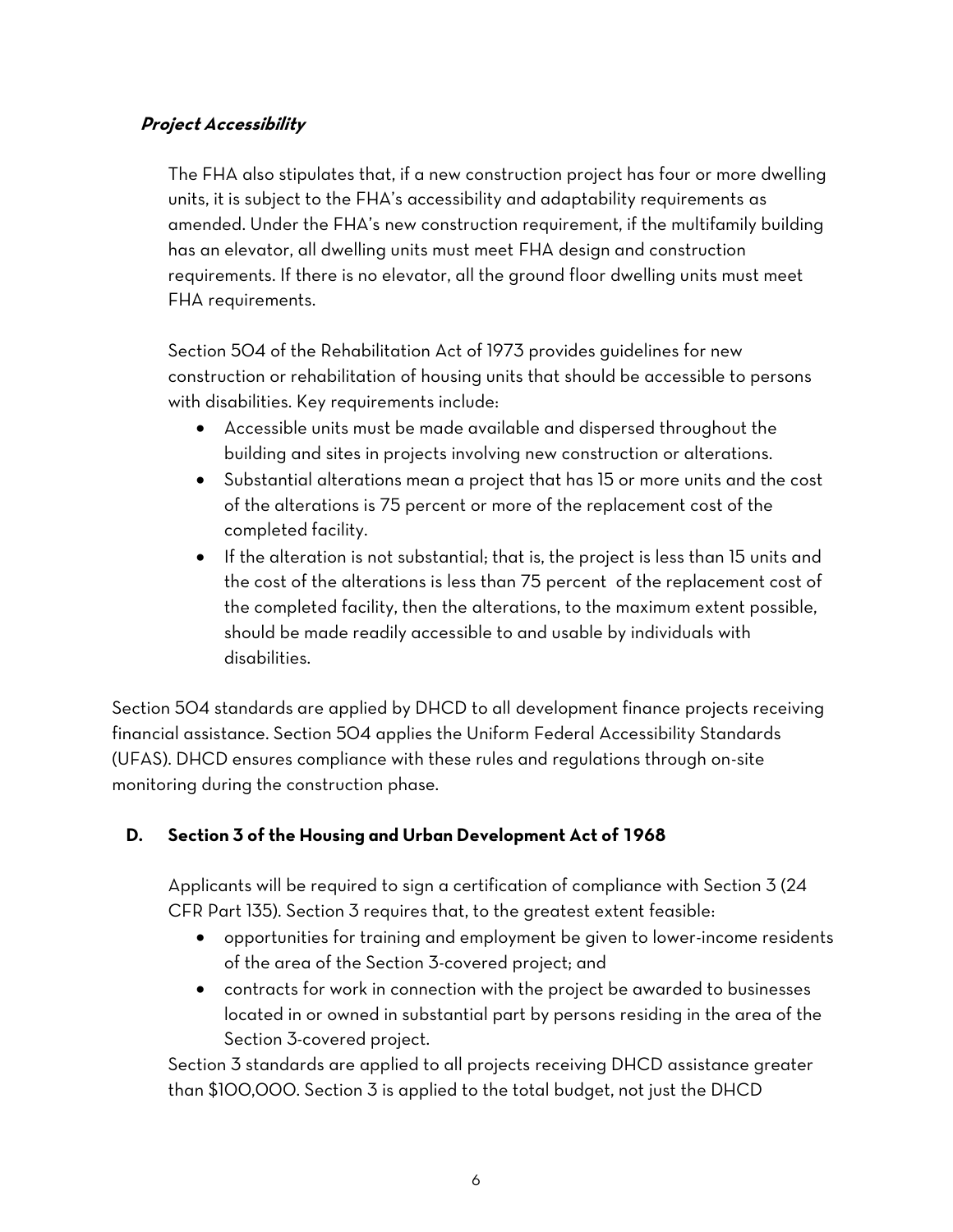contribution, regardless of funding source. Projects are required to create an opportunities plan and submit quarterly reports to demonstrate Section 3 compliance.

# <span id="page-8-0"></span>**E. Affirmative Action**

Before receiving a Letter of Commitment from DHCD, project teams must complete an affirmative action package, which will be reviewed and approved by DHCD and/or another District agency. The four components to this affirmative action package are listed below.

# <span id="page-8-1"></span>**Affirmative Action Plan**

An Affirmative Action Plan (AAP) must be submitted by the Borrower/Grantee for review and approval by the District before approval of the Loan/Grant Documents and the disbursement of any proceeds of the Loan/Grant.

The AAP will be in a form to be determined by the District and must:

- detail the Borrower's/Grantee's efforts to comply with the District's goals for achieving equal employment in District government contracts; and
- explain specific standards for the use of minorities in all job categories, as required in Mayor's Order 85-85 and District law.

The DC Office of Human Rights (OHR) requires applicants receiving financial assistance greater than \$25,000 to complete an AAP. Approval of this plan by OHR is a condition of DHCD's program monitoring review.

#### <span id="page-8-2"></span>**SBE Agreements**

The District government requires a "Beneficiary" of government- assisted contracts/projects to submit certain documents, (that is, acknowledgement forms and SBE Subcontracting Plans) before the issuance of funding or award of contracts.

Following receipt of funding or after contract award, Beneficiaries are required to submit quarterly reports.

The DC Department of Small and Local Business Development (DSLBD) is charged with monitoring both public and private projects and contracts per DC Official Code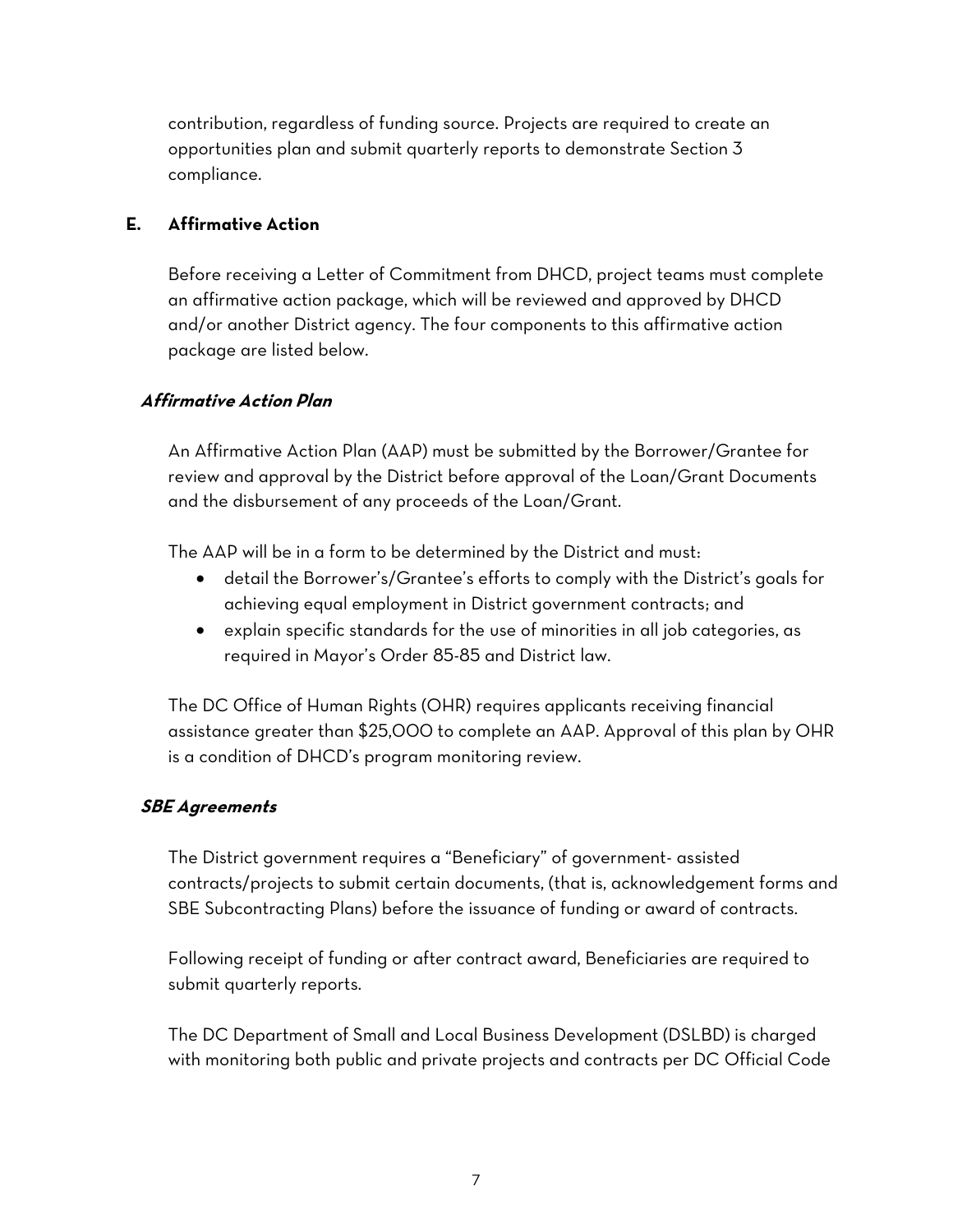§2-218.46: Performance and subcontracting requirements for construction and nonconstruction contracts; subcontracting plans.

## <span id="page-9-0"></span>**First Source Employment Agreements**

DHCD will require applicants receiving financial assistance (totaling at least \$300,000) to enter into a First Source Employment Agreement with the DC Department of Employment Services (DOES). This agreement, in accordance with Mayor's Order 83-265, states that the applicant will use DOES as its first source for recruitment, referral and placement of new hires or employees whose jobs were created by the project receiving financial assistance.

# <span id="page-9-1"></span>**Registration with the DC Apprenticeship Council**

Any company that is awarded a single contract or multiple contracts within a 12-month period that totals \$500,000 or more is required to register with the DC Apprenticeship Council and report the registration number to DHCD.

# <span id="page-9-2"></span>**F. Labor Standards**

## <span id="page-9-3"></span>**Davis-Bacon Act and Davis-Bacon Related Acts**

The Davis-Bacon Act (DBA) and the Davis-Bacon Related Acts (DBRA) require the payment of prevailing wage rates (as determined by the U.S. Department of Labor (DOL)) to all laborers and mechanics on federal government and District government construction projects exceeding \$2,000. Construction includes alteration and/or repair, including painting and decorating, or public buildings or public works.

The DBRA refers to a labor provision contained in one of HUD's "Related Acts" such as the U.S. Housing Act of 1974, the National Affordable Housing Act of 1990, and the Native American Housing Assistance and Self-Determination Act of 1996. The DBRA statutory provision for:

- CDBG can be found in Section 110 of the Housing and Community Development Act of 1974.
- HOME can be found in Section 286 of Title II of the Cranston-Gonzalez National Affordable Housing Act.

DBA wage regulations specify minimum wage rates that must be paid to laborer and mechanic workers on a construction project: These regulations do apply to HPTF-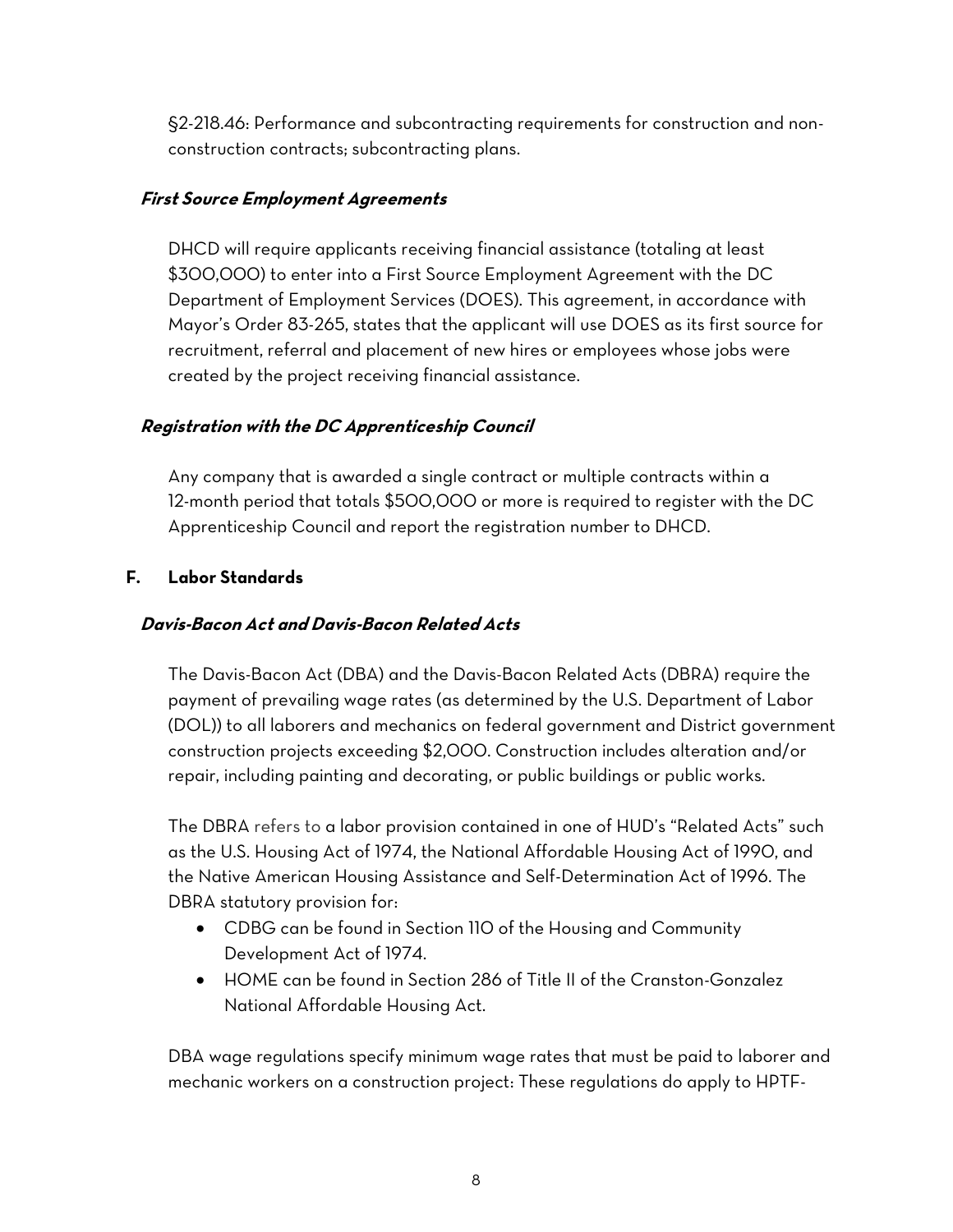funded construction and rehabilitation projects of eight or more units, even if there are no federal funding sources in the project.

The regulations *do not apply* if the funds are used only for non-construction expenses such as: land acquisition; architectural and engineering fees; or fees for other services, such as legal, accounting or construction management. The actual DBA requirements will be determined upon the selection of the project. If the requirement applies, DHCD will request a Wage Determination form the DOL Wage and Hour Division before closing. Applicants must certify that they will comply with any applicable DBA requirements.

DHCD's OPM actively enforces the Wage Determination by reviewing Certified Payrolls submitted by the developer and by conducting site visits.

# <span id="page-10-0"></span>**G. Green Building**

In accordance with The Green Building Act of 2006, as amended (D.C. Law 16-234, DC Official Code §§6-1451.01 et seq.) and the requirements of this RFP, residential projects of 10,000 square feet or more that receive DHCD funding must be certified by Enterprise Community Partners using the 2015 Enterprise Green Communities Criteria (GCC).

Residential projects also may pursue a "substantially similar standard." Currently certification with the U.S. Green Building Council using LEED for Homes and LEED for Homes Multifamily Midrise rating systems at the Silver level or above are preapproved "substantially similar standards." Applicants must consult with the DC Department of Consumer and Regulatory Affairs (DCRA) Green Building Division before submission to determine the correct LEED rating system. If a project team would like to use another standard, it also must be pre-approved by the Green Building Division before submission.

At the time of submission, project teams must submit:

- confirmation of GCC registration on the online certification portal;
- a completed 2015 GCC Intended Methods Checklist with the appropriate minimum score; and
- documentation of the Goal Setting and Integrated Design Charrette.

If selected for financing, at several points during the project underwriting phase, DHCD will monitor progress toward compliance with the Green Building Act. As a condition precedent to loan closing, project teams must submit proof of 2015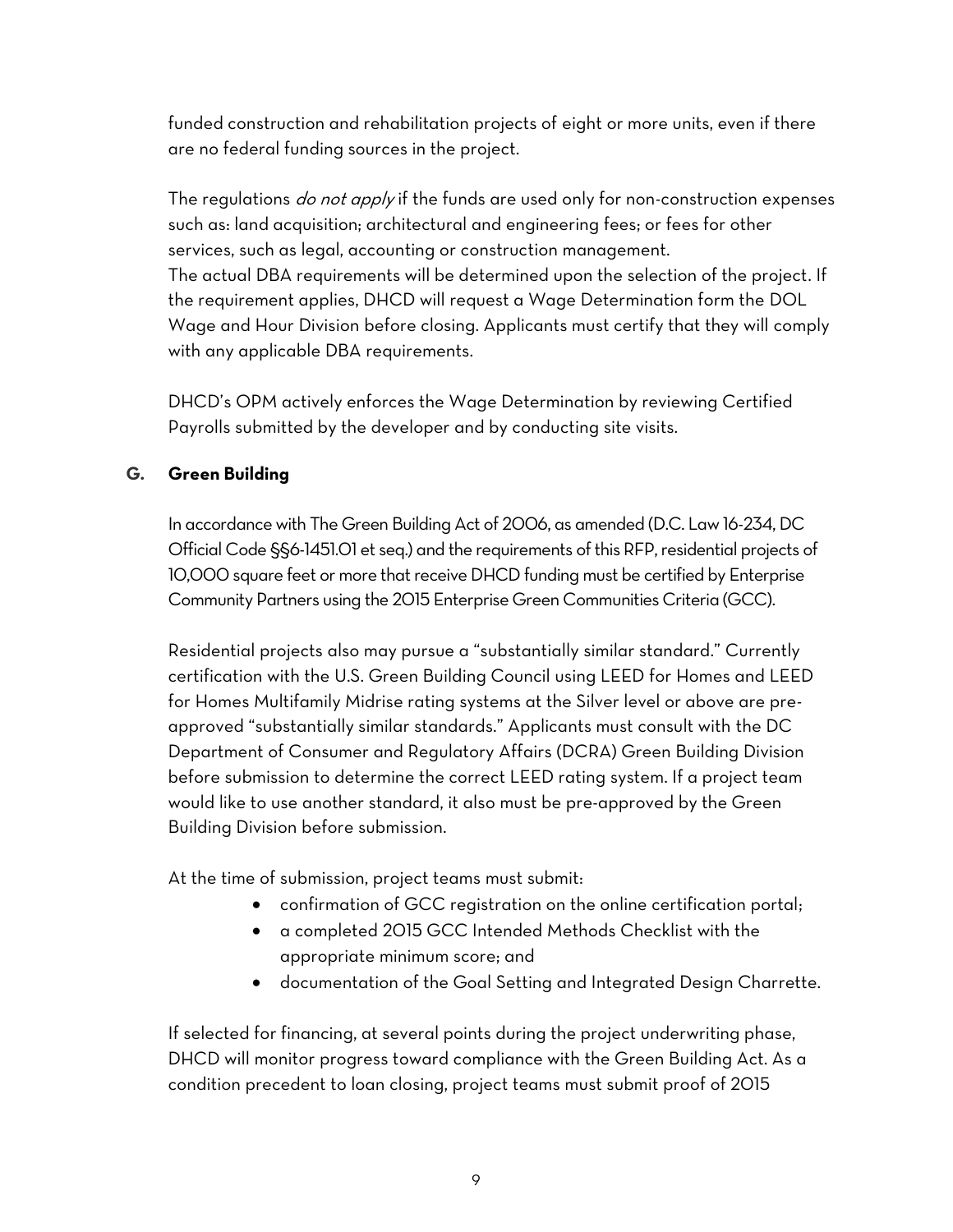Enterprise Green Communities Step 1 Pre-Build certification. Once construction is complete, projects must demonstrate that they have achieved certification.

Projects pursuing LEED for Homes or LEED for Homes Multifamily Midrise at the Silver level or above must be certified by the US Green Building Council. At the time of submission, upon consultation with the team's design professionals, the appropriate completed LEED checklist must be submitted, demonstrating compliance with all prerequisites and sufficient points to achieve LEED Silver or above. Please note that submission of evidence of an integrated design charrette is not mandatory for LEED projects, but is strongly recommended by DHCD. If selected for financing, as a condition precedent to loan closing, project teams must be registered with LEED Online and add the District government account to the LEED Online project team. Once construction is complete, projects must demonstrate that they have achieved the appropriate certification.

# <span id="page-11-0"></span>**H. Relocation (if applicable)**

For existing occupied buildings, the applicant must notify its tenants of its intent to submit an application to DHCD for rehabilitation funds and the possibility of temporary Relocation. Applicant must submit a draft of the Relocation Plan for any projects that may result in the temporary or permanent displacement of current occupants (that is, households or businesses). DHCD requires the applicant to comply with the requirements of:

- the Uniform Relocation Assistance and Real Property Acquisition Act of 1970 (42 U.S.C. 4601 also known as URA) ;
- Section 104(d) of the Housing and Community Development Act of 1974 [42] U.S.C. §5304(d)] if CDBG funds are used; or
- Resident notice and compensation under local relocation regulations found at Title 10, District Code of Municipal Regulations (DCMR) Chapter 22 if HPTF funds are used.

Applicants should make themselves familiar with the requirements of URA §104(d) or 10 DCMR 22, as applicable, including notices from both the purchaser and seller to residents that may apply to their project. Information on federal relocation requirements may be found at:

[http://www.hud.gov/offices/cpd/library/relocation/index.cfm.](http://www.hud.gov/offices/cpd/library/relocation/index.cfm)

Applicant must submit to DHCD the following documentation:

 Provide a General Information Notice (GIN) to tenants as soon as Applicant(s) submits the funding application to DHCD.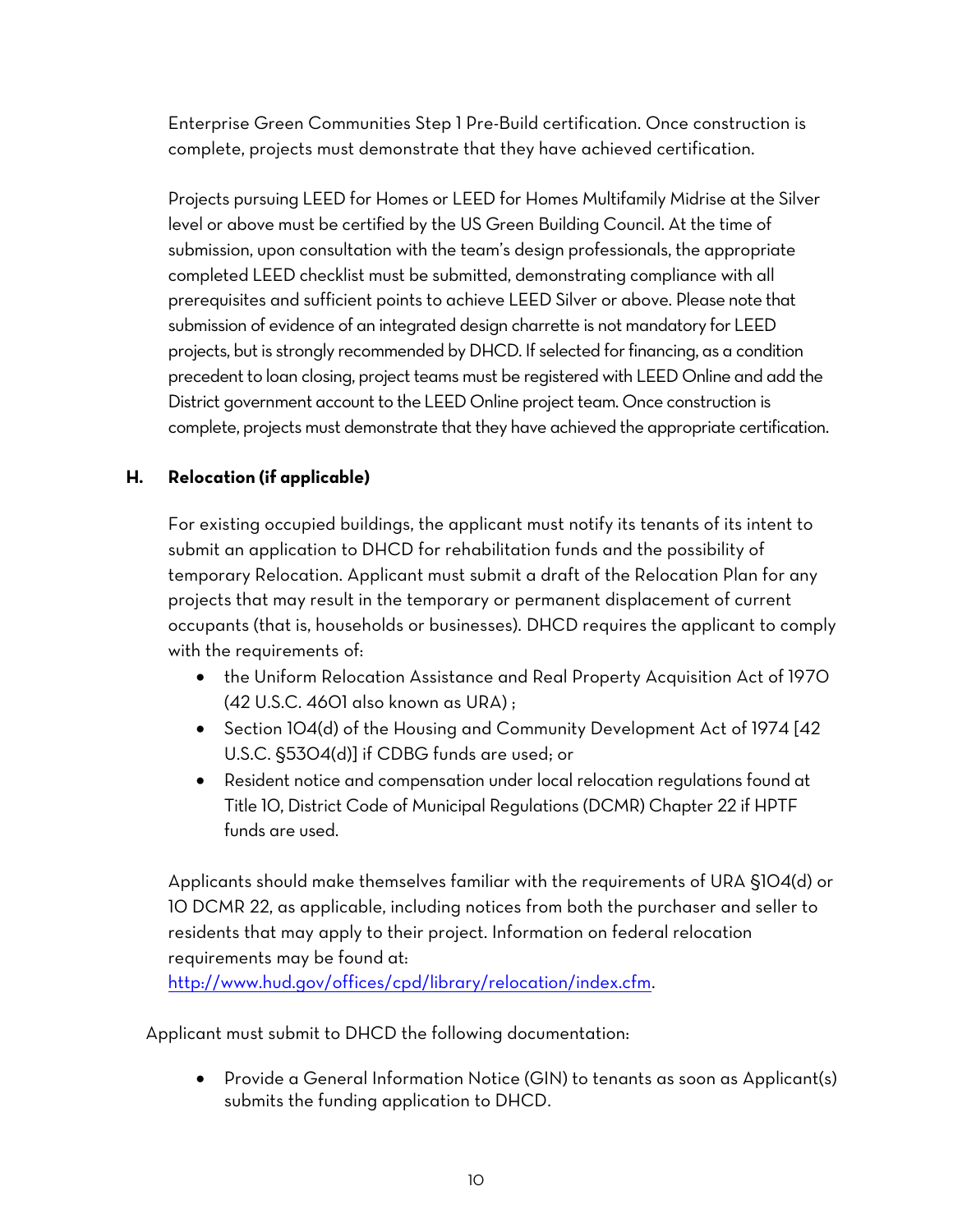- Complete the "Record Keeping and Monitoring Checklist."
- Submit a detailed Relocation Plan.
- Provide a complete Budget for the Relocation.

DHCD will actively monitor that the approved relocation plan is adhered to when a project involves temporary or permanent relocation.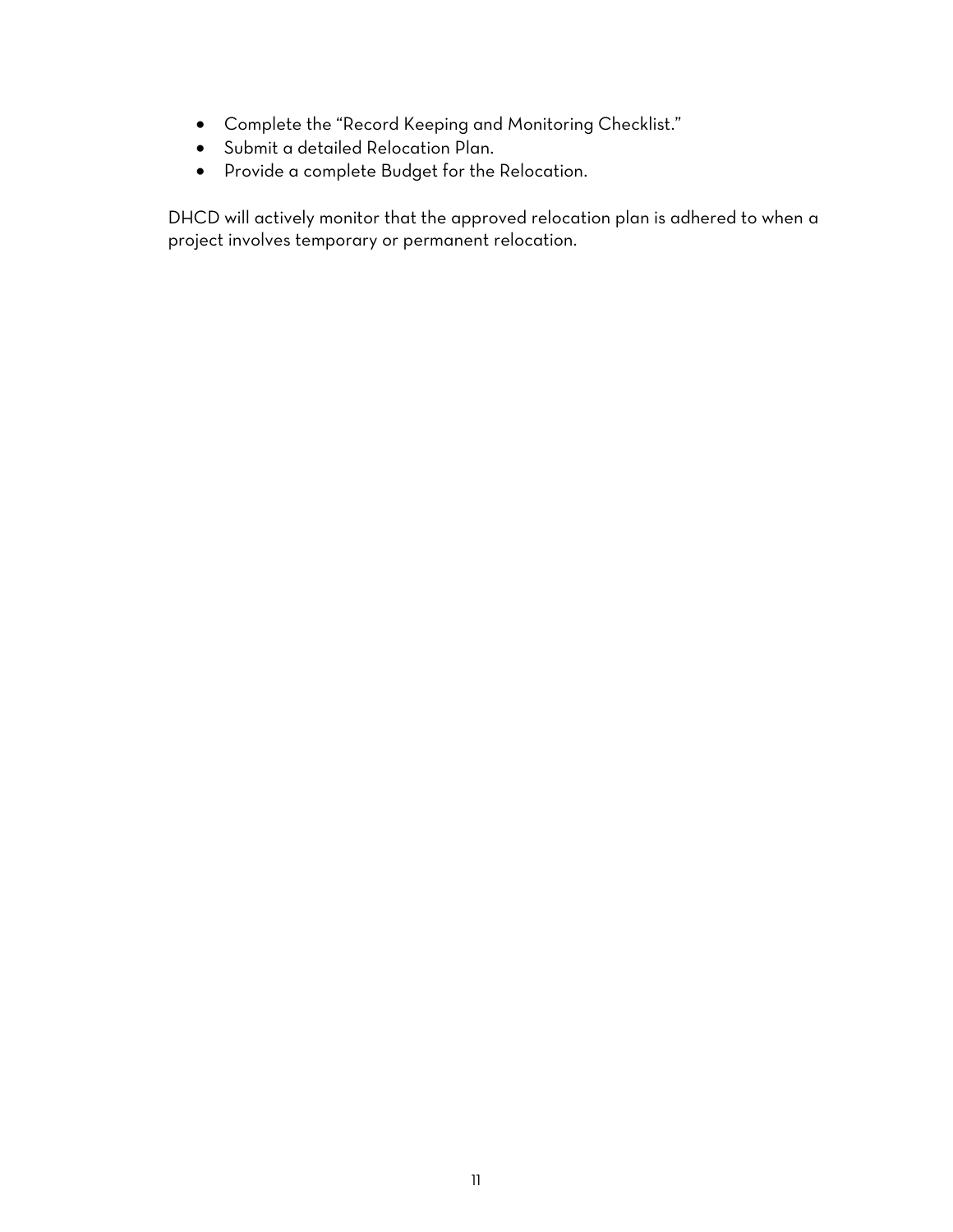# <span id="page-13-0"></span>**III.** Additional Conditions to Closing

Letters of Commitment (LOC) issued by DHCD contain a series of conditions that must be met before closing. Some of these requirements may be updates of documents already submitted, such as an updated appraisal, Phase I, or Certificate of Good Standing. Any outstanding items from the OPM compliance review also will be listed as conditions in the LOC.

In addition to all the requirements listed in the previous sections of this document and in the Threshold Eligibility Requirements and Scoring Criteria section of the Request for Proposals, DCHD will require the following:

#### <span id="page-13-1"></span>**A. Non-Procurement Debarment (Vendor Eligibility List Verification)**

The District government uses a list of "debarred" organizations that are ineligible to do business with the city. Organizations identified on this list cannot receive funding from DHCD. The Borrower/Grantee must submit at the time of application an affidavit certifying that neither Borrower/Grantee, nor its affiliates, nor any of its contractors or subcontractors at any tier are debarred or suspended or otherwise excluded from or ineligible for participation in federal assistance programs under Executive Order 12549 or District assistance programs.

DHCD must verify that an organization is not on this list before approval of any project. DHCD will reference this list at the time of application and again before closing to ensure that no members of the project team are debarred.

#### <span id="page-13-2"></span>**B. Tax Verification**

The Tax Verification validates that a developer is in compliance with the District's license and tax requirements. Verifications are required from two city organizations: DOES and the DC Office of Tax and Revenue (OTR). The results of this verification will determine whether the requesting organization is eligible to receive funding from DHCD. The Borrower also must demonstrate that it is current on all federal tax payments.

# <span id="page-13-3"></span>**C. Current on District Obligations**

Borrower/Grantee and any other entity that comprises its management or ownership structure must be current on all obligations outstanding to any District agency or entity, whether or not related to the proposed Loan/Grant. Borrower/Grantee must provide to Lender/Grantor satisfactory evidence indicating that it is in good standing on its obligations to the District.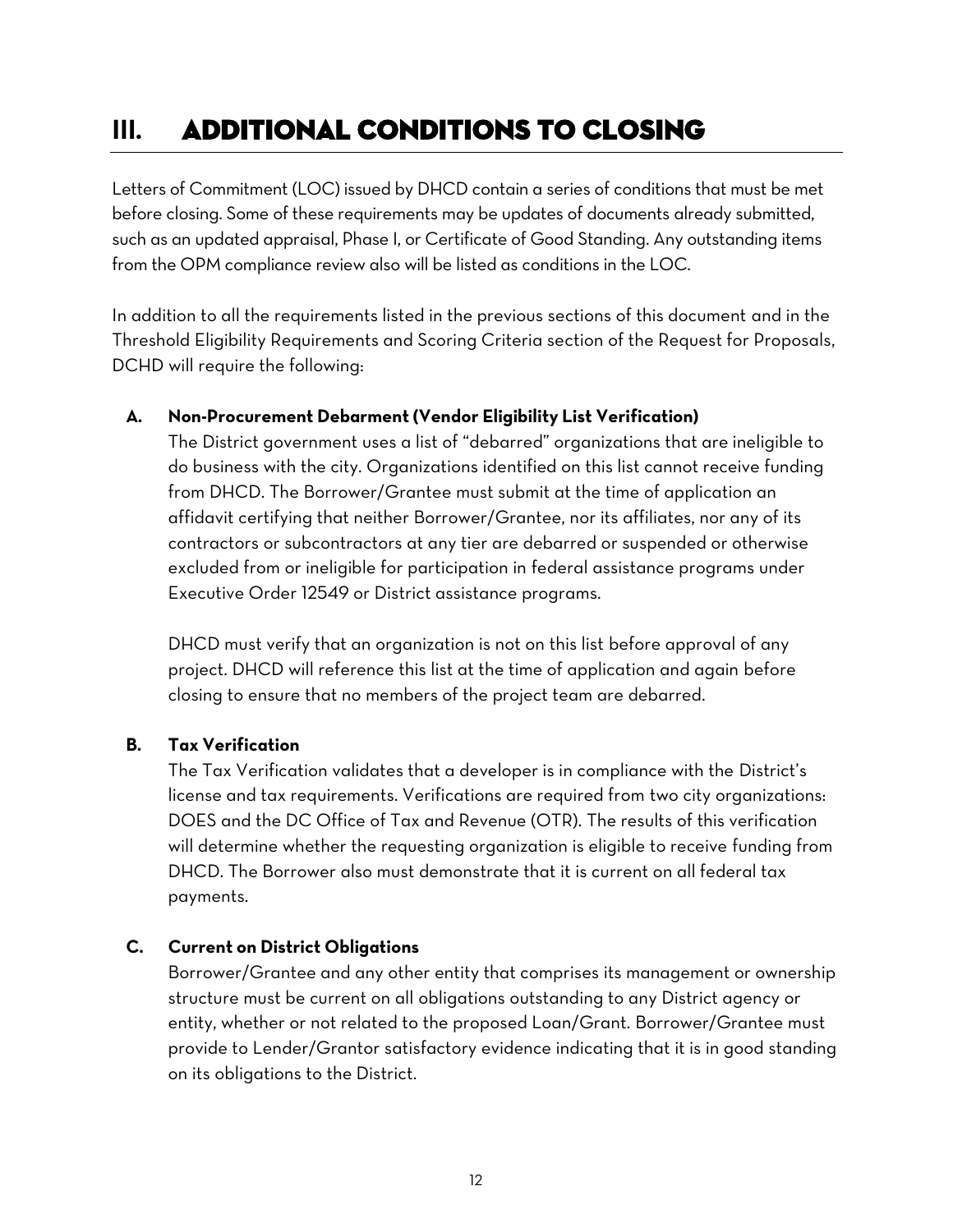#### <span id="page-14-0"></span>**D. District Approvals**

Loans in the amount of at least \$1 million are contingent upon the approval of the DC Council and all financial commitments are contingent upon the approval of the District's Chief Financial Officer.

#### <span id="page-14-1"></span>**E. Advisory Neighborhood Commission Notice Requirement**

Financing commitments are conditioned upon compliance with Advisory Neighborhood Commissions' (ANCs') notice requirements.

DHCD is required to provide notice to affected ANCs before the award of any grant funds to a citizen organization or group if the award is of significance to neighborhood planning and development in the affected commission area. (This is in accordance with the Home Rule Act and the Advisory Neighborhood Commissions Act of 1975, DC Law 1-58, March 26, 1976, codified at D.C. Official Code §1-309.10.)

ANCs are entitled to a 30-day comment period to submit written or oral comments and recommendations to DHCD in response to any proposed funding award. If comments are received, DHCD is required to respond to all legally relevant recommendations before making a final decision on any funding award.

#### <span id="page-14-2"></span>**F. Other Financing and Project Sources**

Borrower must submit letters of commitment and loan documents from all other funding sources necessary to fully perform all development and construction obligations required to complete the project.

#### <span id="page-14-3"></span>**G. Contractor/Subcontractor Selection**

The Borrower/Grantee must demonstrate to DHCD that a competitive bid process is used for the selection of contractors/subcontractors that will work on the project.

Borrower/Grantee must provide DHCD with a copy of the executed construction contract with its general contractor for the project, as well as a copy of the executed contracts with its architect and management agent.

#### <span id="page-14-4"></span>**H. Permits**

The Borrower/Grantee must obtain and deliver copies of any and all building, occupancy, and similar permits required by District and Federal law, to include, Section 105A of Title 12A of the DC Municipal Regulations in connection with the development and occupancy of the project/property described in the Commitment.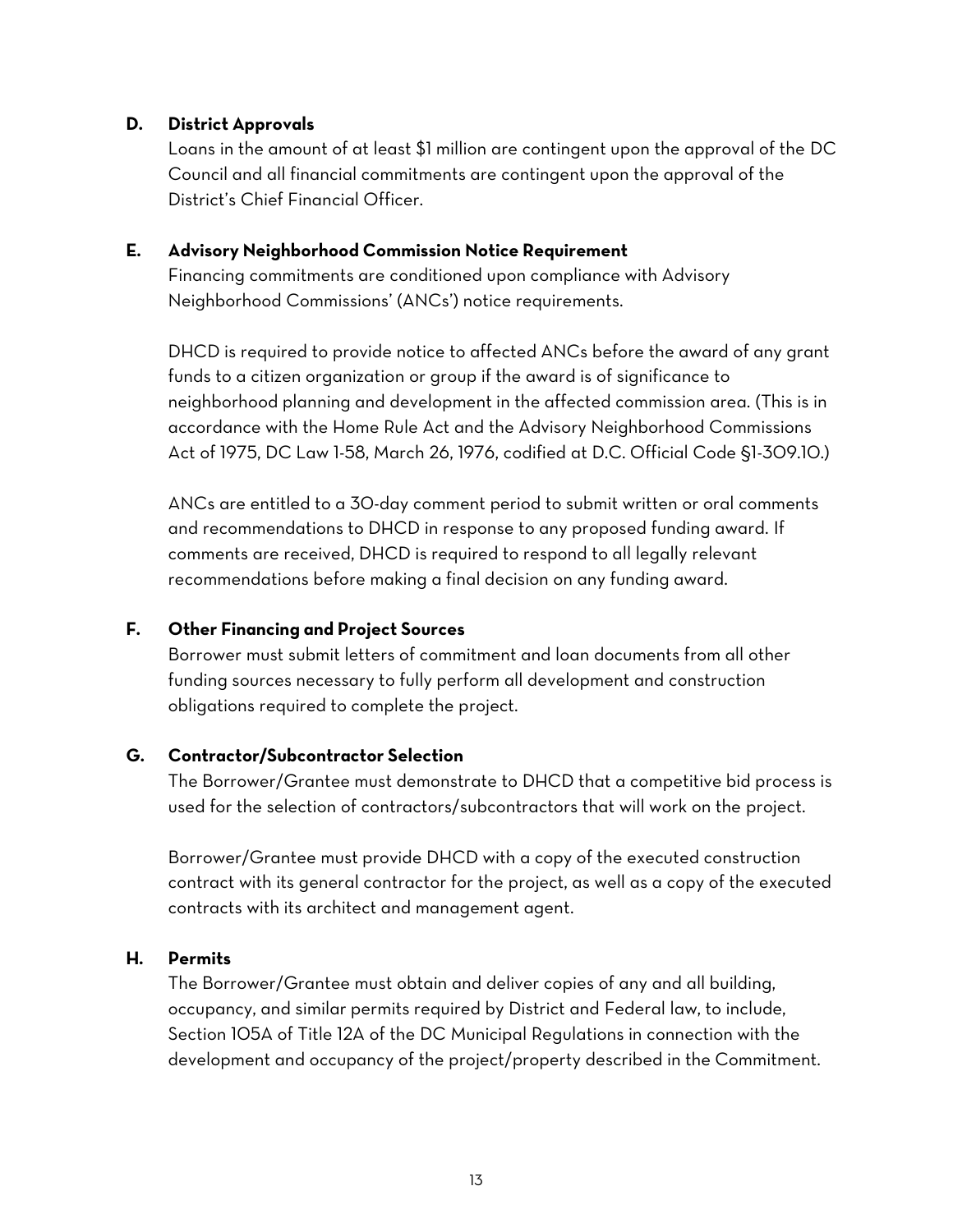#### <span id="page-15-0"></span>**I. Completion Guaranty/Payment and Performance Bond**

The Project Guarantors must provide full, unconditional joint and several guarantees for project completion.

#### <span id="page-15-1"></span>**J. Project Budget Allocation**

Borrower must submit a budget schedule that details the allocation of all funding sources for the project budget.

#### <span id="page-15-2"></span>**K. Draw Schedule**

Borrower must submit a detailed draw schedule for the Loan proceeds disbursement.

#### <span id="page-15-3"></span>**L. Current Land Survey and Legal Description**

The Borrower/Grantee must submit to Lender/Grantor a current land survey and legal description of the property from a land surveyor registered in the District. Such survey must clearly designate all improvements, encroachments, easements, rights-of-way, roads, alleys, ways, rivers, creeks, streams, paths, setbacks, and other matters revealed by inspection survey, as well as any portion of the property that may be covered by water.

#### <span id="page-15-4"></span>**M. Termite Inspection**

If applicable, the Borrower/Grantee must submit satisfactory evidence of a property termite inspection and written certification that there is no evidence of infestation of termites or wood-boring insects now or upon completion of the project.

#### <span id="page-15-5"></span>**N. Public Utilities**

The Borrower/Grantee must provide such written evidence, as Lender/Grantor may require, to the effect that sanitary sewer, water, and other public utilities are available and adequate to serve the property for purposes consistent with the uses contemplated in the Commitment.

#### <span id="page-15-6"></span>**O. Insurance**

Borrower/Grantee must obtain and maintain at no expense to the Lender, while any obligation of the Borrower/Grantee under any Loan/Grant Documents remains outstanding, liability, casualty, all-risk, workers' compensation, builder's risk, contractor's liability and architect's professional liability insurance policies in accordance with the following requirements:

1. A commitment for title insurance to be issued at Loan/Grant Closing for the benefit of the Lender/Grantor in the aggregate principal amount of the Loan and Grant, showing title to the property to be free and clear of all liens and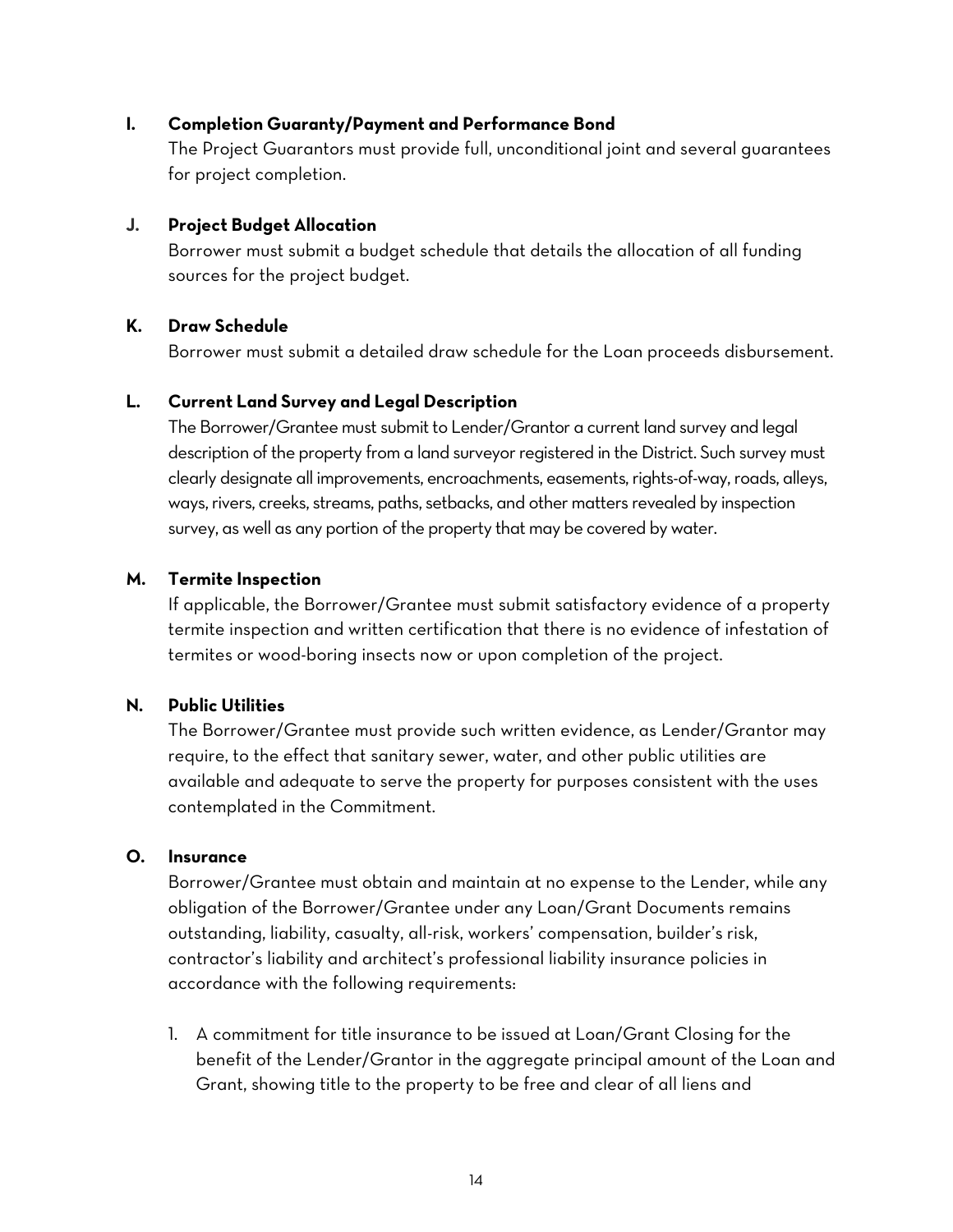encumbrances, except those encumbrances accepted in writing by the Lender/Grantor, and insuring the Lender's Deed of Trust on the property.

- 2. Insurance binders for liability and casualty insurance prepaid for at least one year from the date of Loan/Grant Closing and listing the Lender/Grantor as an additional insured and providing to Lender at least 30 days b written notice before cancellation. Casualty insurance must be for replacement costs of the property. Liability insurance may not be less than \$1 million per incident and \$3 million in the aggregate.
- 3. Builder's risk insurance must be for the amount of the Construction Contract. After the builder's risk coverage is no longer in place, casualty insurance must be at least for the replacement costs of the property. The liability insurance must be in at least the amount of \$1 million per occurrence and an aggregate amount of \$3 million. The casualty and builders risk policies must name the Lender/Grantor under a Lender's Loss Payable endorsement.
- 4. Borrower/Grantee must obtain a performance bond guaranteeing completion of work performed by Borrower's/Grantee's general contractor.

## <span id="page-16-0"></span>**P. Organizational Documents/Authorizing Resolution**

Borrower/Grantee must provide:

- 1. A certified copy of the Articles of Incorporation, By-laws, Certificate of Limited Partnership, Articles of Organization and Operating Agreement for the borrowing entity and any other entity that comprises its management or ownership structure, as required by the Lender/Grantor;
- 2. Evidence satisfactory to Lender/Grantor that the corporation, partnership or limited liability company and any other entity that comprises its management/ownership structure is in good standing in the jurisdiction where it is incorporated and qualified to do business in every jurisdiction in which it conducts business; and
- 3. Certificate of Incumbency, together with an authorizing resolution showing that the Borrower/Grantor has the authority to enter into the Loan/Grant and that the person(s) executing the Loan/Grant on behalf of the Borrower/Grantee has the requisite authority to sign and deliver the Loan/Grant Documents to the Lender/Grantor. The Certificate of Incumbency and authorizing resolution must be duly certified by the Secretary of Borrower/Grantee or the official so designated.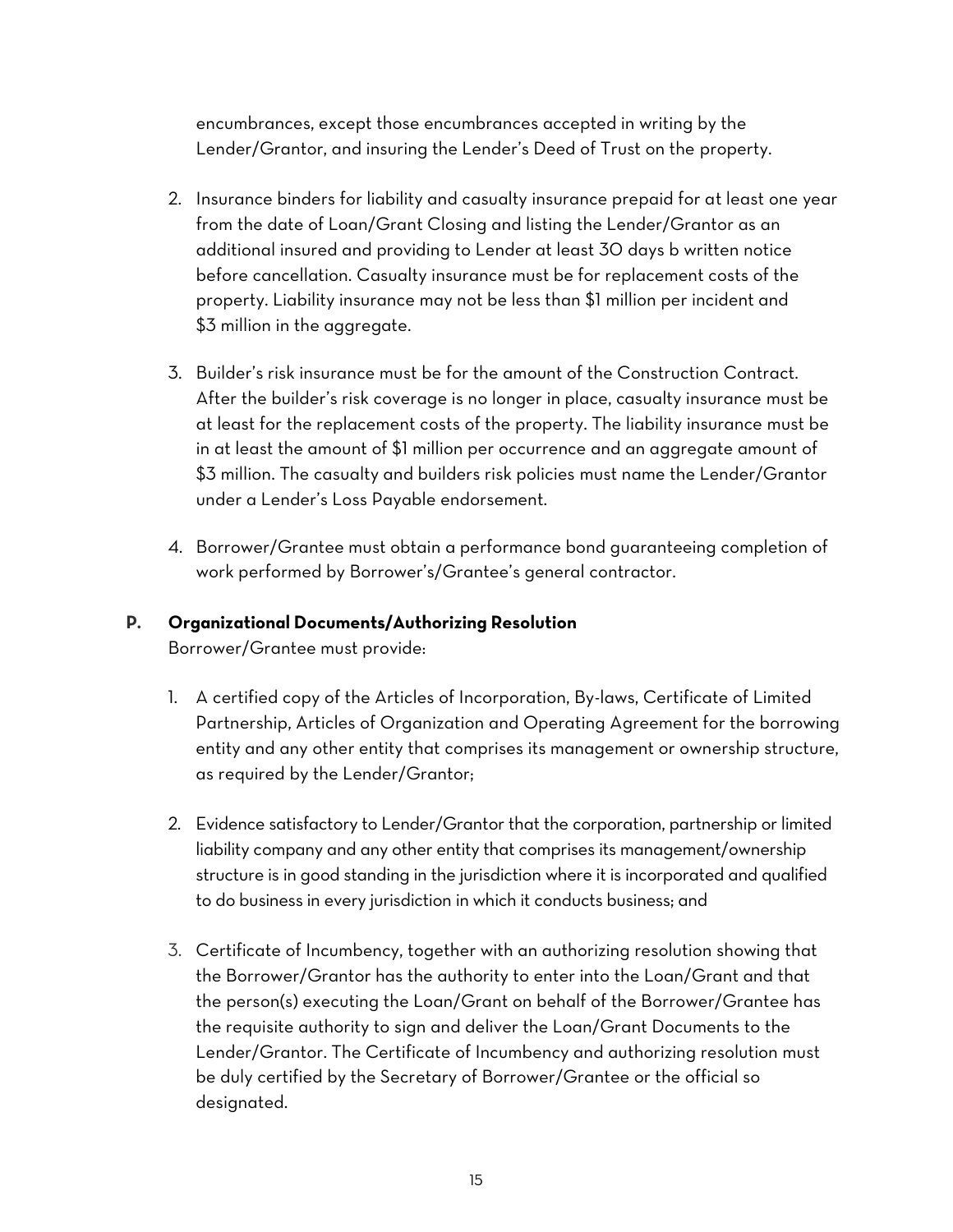# <span id="page-17-0"></span>**Q. Opinion of Counsel**

A written opinion of the Borrower's/Grantee's counsel stating that:

- 1. the Borrower/Grantee is validly organized, existing and authorized to do business in every jurisdiction in which the nature of its business or its properties make such qualification necessary;
- 2. the Borrower/Grantee has the full authority and legal right to carry out the terms of the Commitment letter and all documentation required in this Guide to be executed by Borrower/Grantee;
- 3. the Borrower/Grantee has taken all actions to authorize the execution, delivery, and performance of the Commitment and any documents required to be executed in connection with the Loan/Grant according to their respective terms;
- 4. none of the aforesaid actions, undertakings or agreements violates any restriction, term, condition or provision of the Borrower's/Grantee's organizational or management documents or any contract or agreement to which Borrower/Grantee is a party or by which it is bound; and
- 5. the Loan/Grant is identified by name and Loan/Grant number, if available, and specifically identifies the documents upon which the Opinion is based.

#### <span id="page-17-1"></span>**R. Drug Free Workplace Certification**

Borrower/Grantee signs a certification at closing, committing to comply with The Drug Free Workplace Act of 1988, 41 U.S.C. 701 et seq.; 24 CFR part 21.

# <span id="page-17-2"></span>**S. Conflict of Interest Statements**

Federal and District laws strictly prohibit any person who exercises or has exercised any functions or responsibilities regarding DHCD-assisted activities or who is in a position to participate in a decision-making process or gain inside information with regard to such activities from obtaining a financial interest or benefit from a DHCDassisted activity, or have a financial interest in any contract, subcontract, or agreement regarding a DHCD-assisted activity.

Further, as it relates to the procurement of supplies, equipment, construction and services, recipients of HPTF monies are held to the conflict of interest provisions of District laws. HPTF recipients must maintain written standards of conduct governing the performance of its employees engaged in the award and administration of contracts and standards of conduct that address the prohibition against any real or apparent conflict of interest. The Borrower must submit a copy of its conflict of interest policies and procedures to the Lender within 15 days of the Loan Closing.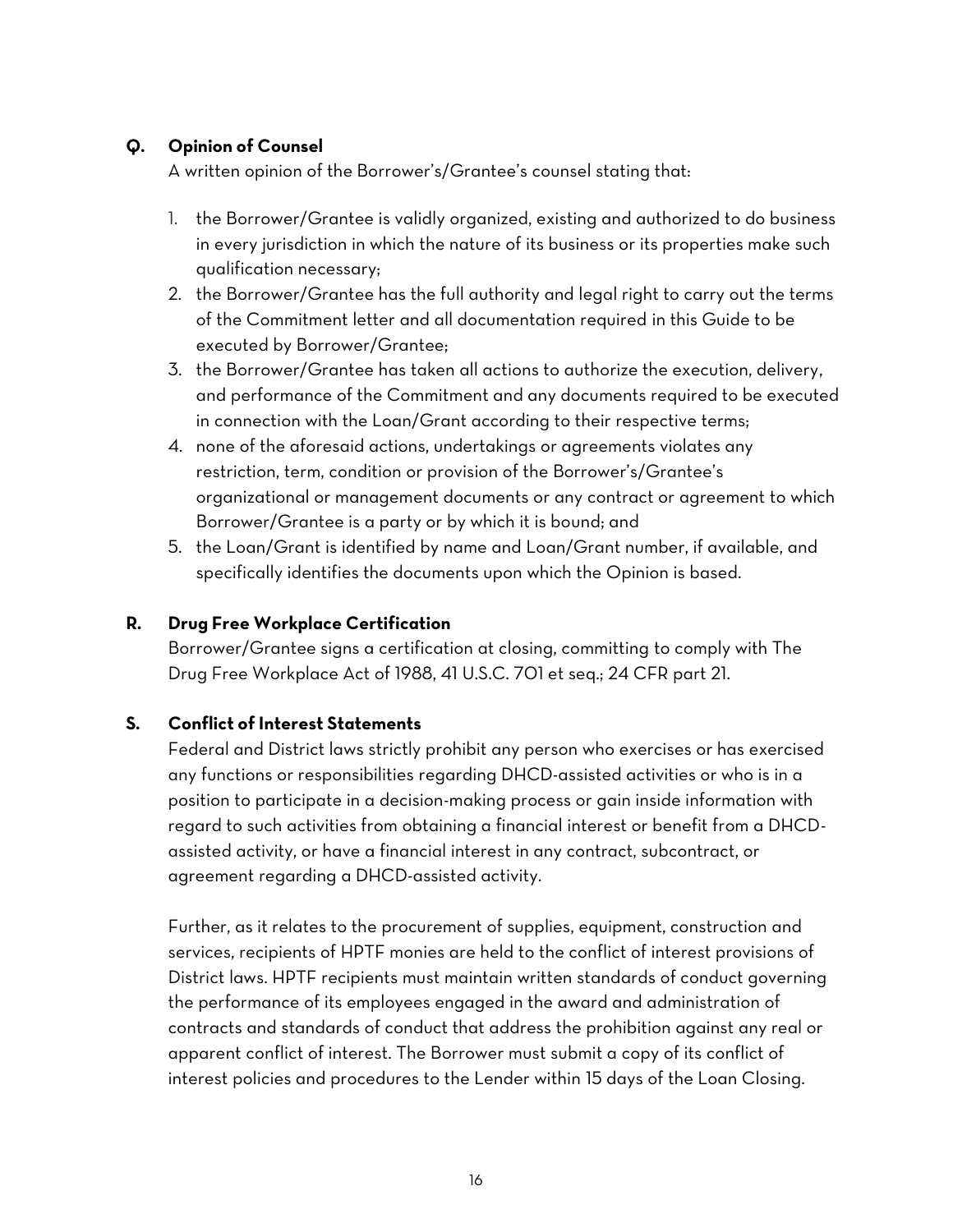# <span id="page-18-0"></span>**IV.** Ongoing Compliance

## <span id="page-18-1"></span>**A. Financial Statements**

Throughout the duration of the Loan/Grant, Borrower/Grantee must submit to DHCD the following on an annual basis:

- 1. Final Audited Financial Statements for current year financial statements required by the Loan/Grant are subject to Generally Accepted Accounting Principles standards
- 2. Final Tax Return for current year
- 3. Evidence of Commercial Property Insurance with DHCD added as an Additional Interest, Loss Payee:

DC Department of Housing and Community Development Portfolio Asset Management Division 1800 Martin Luther King, Jr. Avenue, SE Washington, DC 20020-6900;

4. Evidence of Liability Insurance with DHCD added as a Certificate Holder:

DC Department of Housing and Community Development Portfolio Asset Management Division 1800 Martin Luther King, Jr. Avenue, SE Washington, DC 20020-6900;

- 5. Copy of Operating Reserve Account Statements (if applicable);
- 6. Evidence of payment of Real Estate Property Taxes
- 7. Current Business License
- 8. Reconciliation of Lender/Grantor-funded expenditures
- 9. Project Operating Statements
- 10. On an annual basis, by the 120th day after the close of Borrower's/Grantee's fiscal year, an Office of Management and Budget (OMB) Circular A-133 audit or other applicable audit requirements set forth in 2 CFR Chapter 1, Chapter II, Part 200 et al.

#### <span id="page-18-2"></span>**B. Accounting/Audit Requirements**

The Borrower/Grantee must establish a separate account independent of other account records of Borrower/Grantee, for the deposit of any Loan/Grant funds. The Borrower/Grantee must maintain complete and accurate records and documentation of all costs incurred under the Loan/Grant in accordance with the instructions of the Lender/Grantor and organized in a manner that identifies cost categories in the itemized budget.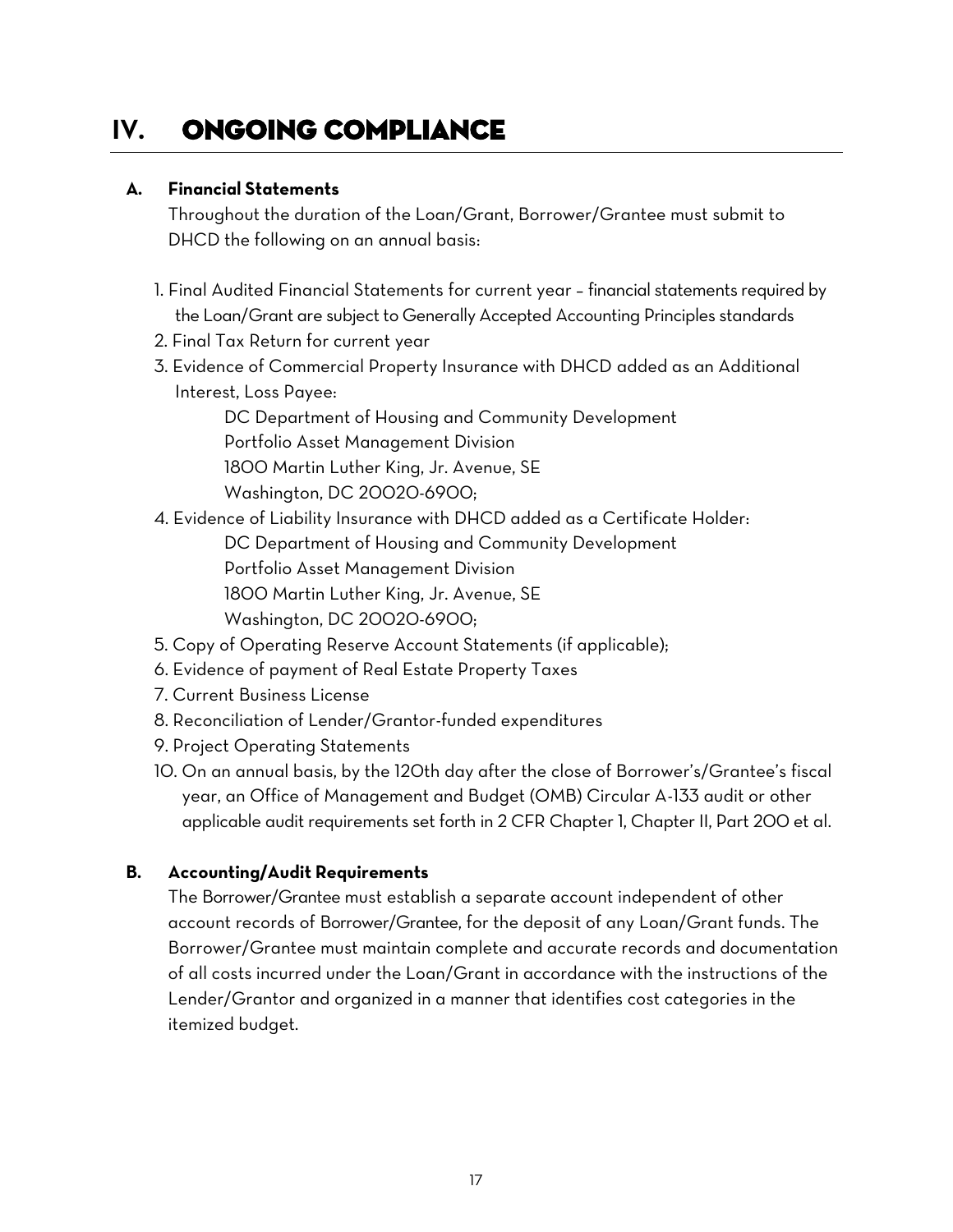## <span id="page-19-0"></span>**C. Reporting Requirements**

The Borrower/Grantee agrees to provide Lender/Grantor with all information that may be required to meet District and/or federal reporting requirements. Such information may include, but is not limited to: information on household size, age, income, sex, and racial ethnic group on all occupants who reside in housing units funded by the Loan/Grant proceeds.

# <span id="page-19-1"></span>**D. General Monitoring Requirements**

Throughout the duration of the Loan/Grant, the Borrower/Grantee must be prepared for and facilitate Project monitoring by DHCD in compliance with Federal and District requirements. The Borrower/Grantee:

- Agrees to facilitate project monitoring by creating, storing and maintaining all project records in accordance with the Lender's requirements.
- Agrees to permit desk monitoring, site visits and audits.
- Must permit all inspections of the project records as Lender/Grantor deems necessary to ensure the upkeep and operation of the project in compliance with District and federal laws.